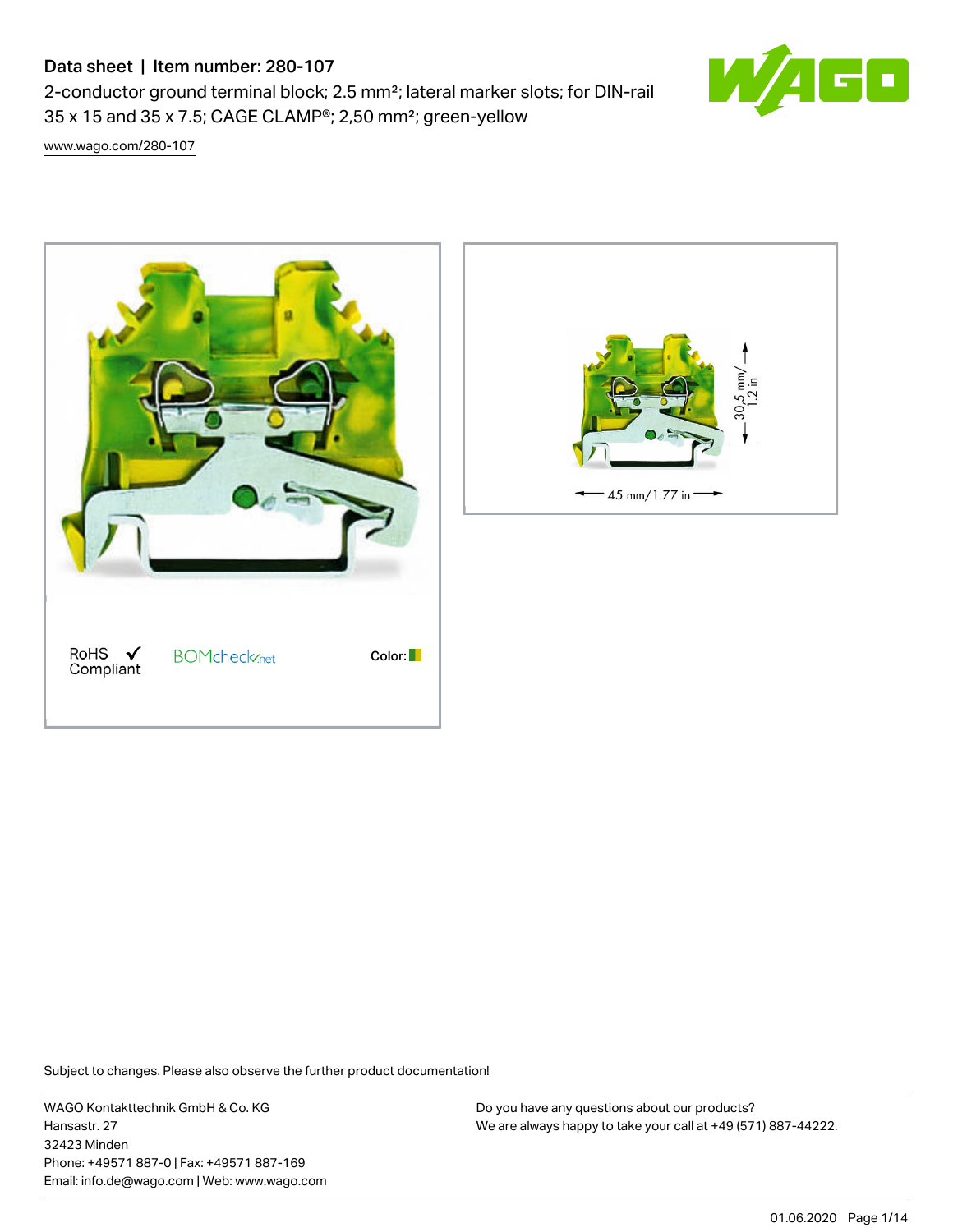



#### Item description

#### Note:

#### Terminating Aluminum Conductors

WAGO spring clamp terminal blocks are suitable for solid aluminum conductors up to 4 mm²/12 AWG if WAGO "Alu-Plus" Contact Paste is used for termination.

"Alu-Plus" Contact Paste Advantages:

- П Automatically destroys the oxide film during clamping.
- П Prevents fresh oxidation at the clamping point.
- П Prevents electrolytic corrosion between aluminum and copper conductors (in the same terminal block).
- П Provides long-term protection against corrosion.

Using terminal blocks with CAGE CLAMP® Spring Pressure Connection Technology, aluminum conductors must first be cleaned with a blade and then immediately be inserted into the clamping units filled with "Alu-Plus" Contact Paste.

It is also possible to apply WAGO "Alu-Plus" additionally on the whole surface of the aluminum conductor before termination.

Please note that the nominal currents must be adapted to the reduced conductivity of the aluminum conductors::  $2.5$  mm<sup>2</sup> = 16 A 4 mm<sup>2</sup> = 22 A

# Data Electrical data

Subject to changes. Please also observe the further product documentation!

WAGO Kontakttechnik GmbH & Co. KG Hansastr. 27 32423 Minden Phone: +49571 887-0 | Fax: +49571 887-169 Email: info.de@wago.com | Web: www.wago.com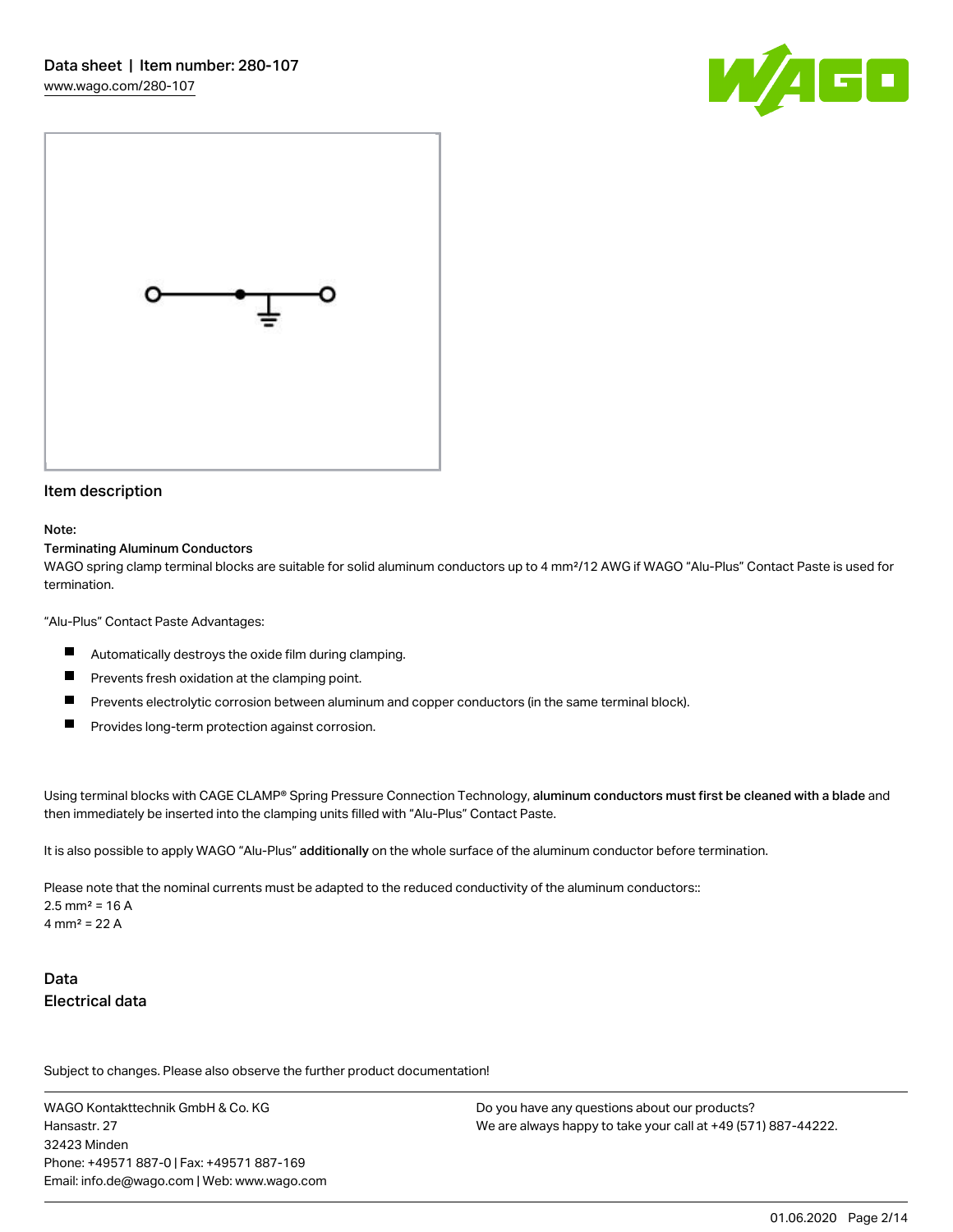

# Ratings per IEC/EN 60664-1

Ratings per IEC/EN 60947-7-2

# Connection data

| Connection technology             | CAGE CLAMP®                            |
|-----------------------------------|----------------------------------------|
| Actuation type                    | Operating tool                         |
| Connectable conductor materials   | Copper<br>Aluminum                     |
| Solid conductor                   | $0.082.5$ mm <sup>2</sup> / 28  12 AWG |
| Fine-stranded conductor           | $0.082.5$ mm <sup>2</sup> / 28  12 AWG |
| Strip length                      | 89 mm / 0.31  0.35 inch                |
| Total number of connection points | 2                                      |
| Total number of potentials        | 1                                      |
| Number of levels                  | 1                                      |
| Wiring type                       | Side-entry wiring                      |
| Note (conductor cross-section)    | 12 AWG: THHN, THWN                     |

# Geometrical Data

| Width                              | 5 mm / 0.197 inch    |  |
|------------------------------------|----------------------|--|
| Height from upper-edge of DIN-rail | 30.5 mm / 1.201 inch |  |
| Depth                              | 45 mm / 1.772 inch   |  |

# Mechanical data

| Design        | horizontal type |
|---------------|-----------------|
| Mounting type | DIN-35 rail     |
| Marking level | Side marking    |

## Material Data

| Color               | green-yellow         |
|---------------------|----------------------|
| Insulation material | Polyamide 66 (PA 66) |
| Weight              | 8.1 G                |

# Commercial data

| Product Group     | 1 (Rail Mounted Terminal Blocks) |  |
|-------------------|----------------------------------|--|
| Packaging type    | BOX                              |  |
| Country of origin | IN                               |  |

Subject to changes. Please also observe the further product documentation!

| WAGO Kontakttechnik GmbH & Co. KG           | Do you have any questions about our products?                 |
|---------------------------------------------|---------------------------------------------------------------|
| Hansastr. 27                                | We are always happy to take your call at +49 (571) 887-44222. |
| 32423 Minden                                |                                                               |
| Phone: +49571 887-0   Fax: +49571 887-169   |                                                               |
| Email: info.de@wago.com   Web: www.wago.com |                                                               |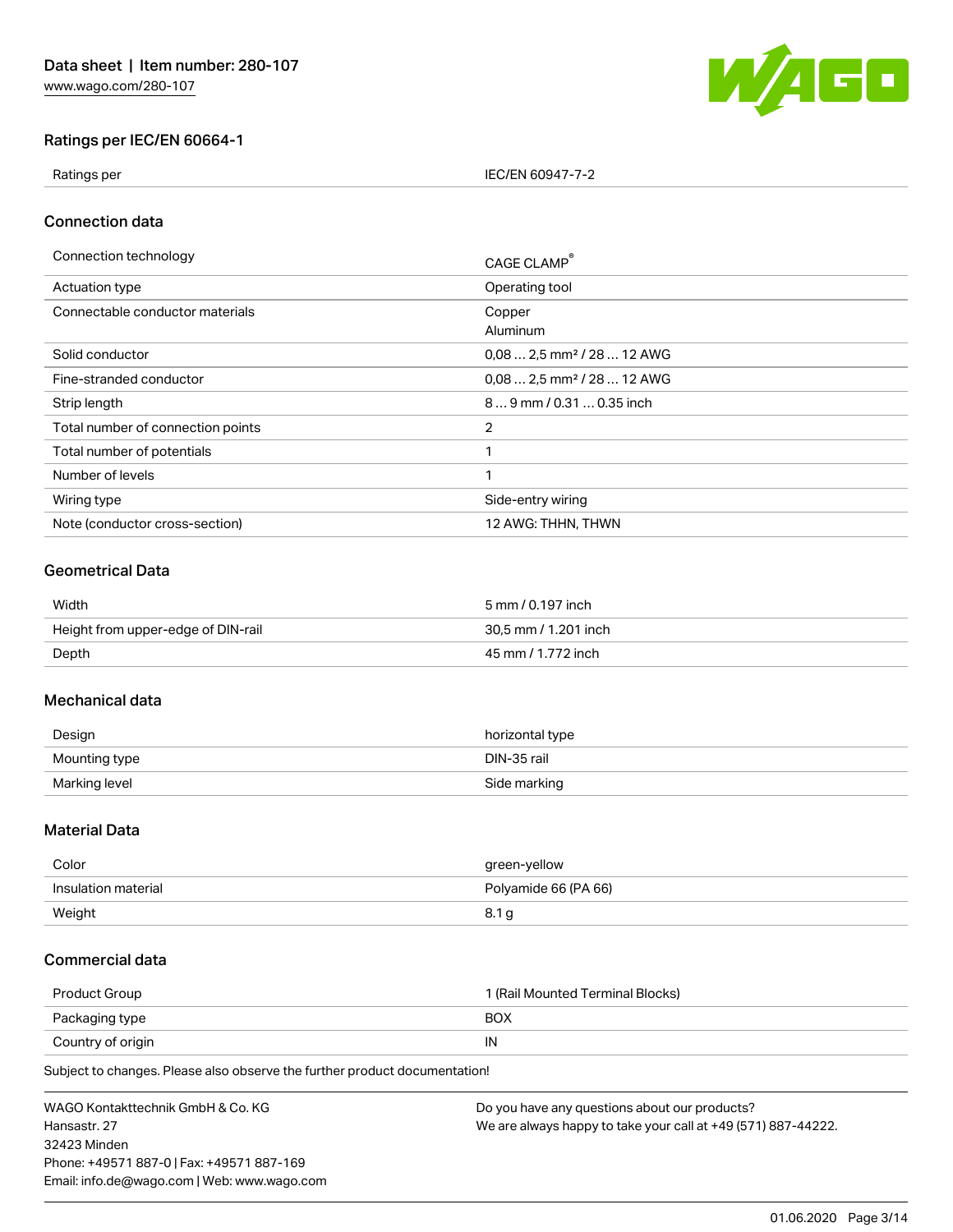[www.wago.com/280-107](http://www.wago.com/280-107)



| <b>GTIN</b>           | 309325      |
|-----------------------|-------------|
| Customs tariff number | 85369010000 |

# Approvals / Certificates

#### Country specific Approvals

| Logo | Approval                               | <b>Additional Approval Text</b> | Certificate<br>name |
|------|----------------------------------------|---------------------------------|---------------------|
| KEMA | <b>CCA</b><br>DEKRA Certification B.V. | EN 60947                        | 2157201.01          |

#### Ship Approvals

| Logo                                        | Approval                                                | <b>Additional Approval Text</b> | Certificate<br>name                |
|---------------------------------------------|---------------------------------------------------------|---------------------------------|------------------------------------|
| ABS.                                        | <b>ABS</b><br>American Bureau of Shipping               | EN 60947                        | $20 -$<br>HG1941090-<br><b>PDA</b> |
| <b>BUREAU</b><br>VERITAS                    | BV<br>Bureau Veritas S.A.                               | EN 60947                        | 07436/E0 BV                        |
| aOVED a<br><b>DNV-GL</b><br><b>MARITIME</b> | <b>DNV GL</b><br>Det Norske Veritas, Germanischer Lloyd |                                 | TAE00001V2                         |
|                                             | <b>LR</b><br>Lloyds Register                            | EN 60947                        | 91/20112<br>(E9)                   |
| <b>UL-Approvals</b>                         |                                                         |                                 |                                    |

|                               |                               |                                 | Certificate |
|-------------------------------|-------------------------------|---------------------------------|-------------|
| Logo                          | Approval                      | <b>Additional Approval Text</b> | name        |
|                               | UL                            | <b>UL 1059</b>                  | 20190731-   |
| J<br>$\overline{\phantom{0}}$ | UL International Germany GmbH |                                 | E45172      |

# **Counterpart**

Subject to changes. Please also observe the further product documentation!

WAGO Kontakttechnik GmbH & Co. KG Hansastr. 27 32423 Minden Phone: +49571 887-0 | Fax: +49571 887-169 Email: info.de@wago.com | Web: www.wago.com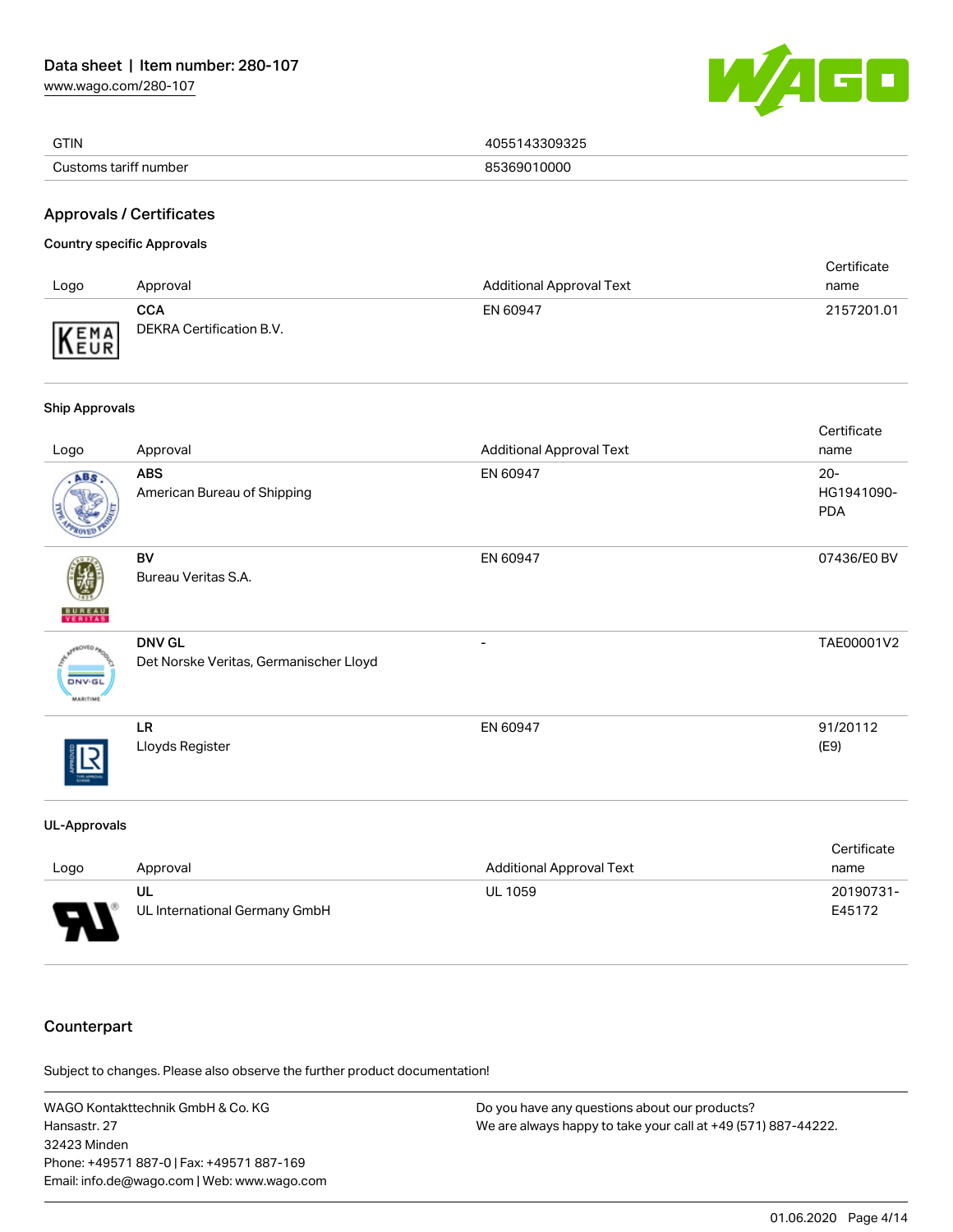### Compatible products



| Carrier rail |  |
|--------------|--|
|              |  |
|              |  |
|              |  |

|        | Item no.: 210-112<br>Steel carrier rail; 35 x 7.5 mm; 1 mm thick; 2 m long; slotted; according to EN 60715; "Hole width 25<br>mm    | www.wago.com/210-112 |
|--------|-------------------------------------------------------------------------------------------------------------------------------------|----------------------|
|        | Item no.: 210-113<br>Steel carrier rail; 35 x 7.5 mm; 1 mm thick; 2 m long; unslotted; according to EN 60715                        | www.wago.com/210-113 |
|        | Item no.: 210-114<br>Steel carrier rail; 35 x 15 mm; 1.5 mm thick; 2 m long; unslotted; similar to EN 60715                         | www.wago.com/210-114 |
|        | Item no.: 210-115<br>Steel carrier rail; 35 x 7.5 mm; 1 mm thick; 2 m long; slotted; according to EN 60715; "Hole width 18<br>mm    | www.wago.com/210-115 |
|        | Item no.: 210-118<br>Steel carrier rail; 35 x 15 mm; 2.3 mm thick; 2 m long; unslotted; according to EN 60715                       | www.wago.com/210-118 |
|        | Item no.: 210-196<br>Aluminum carrier rail; 35 x 8.2 mm; 1.6 mm thick; 2 m long; unslotted; similar to EN 60715; silver-<br>colored | www.wago.com/210-196 |
|        | Item no.: 210-197<br>Steel carrier rail; 35 x 15 mm; 1.5 mm thick; 2 m long; slotted; similar to EN 60715                           | www.wago.com/210-197 |
|        | Item no.: 210-198<br>Copper carrier rail; 35 x 15 mm; 2.3 mm thick; 2 m long; unslotted; according to EN 60715; copper-<br>colored  | www.wago.com/210-198 |
|        | Item no.: 210-504<br>Steel carrier rail; 35 x 7.5 mm; 1 mm thick; 2 m long; slotted; galvanized; according to EN 60715              | www.wago.com/210-504 |
|        | Item no.: 210-505<br>Steel carrier rail; 35 x 7.5 mm; 1 mm thick; 2 m long; unslotted; galvanized; according to EN 60715            | www.wago.com/210-505 |
|        | Item no.: 210-506<br>Steel carrier rail; 35 x 15 mm; 1.5 mm thick; 2 m long; unslotted; galvanized; similar to EN 60715             | www.wago.com/210-506 |
|        | Item no.: 210-508<br>Steel carrier rail; 35 x 15 mm; 1.5 mm thick; 2 m long; slotted; galvanized; similar to EN 60715               | www.wago.com/210-508 |
| Jumper |                                                                                                                                     |                      |

Subject to changes. Please also observe the further product documentation!

WAGO Kontakttechnik GmbH & Co. KG Hansastr. 27 32423 Minden Phone: +49571 887-0 | Fax: +49571 887-169 Email: info.de@wago.com | Web: www.wago.com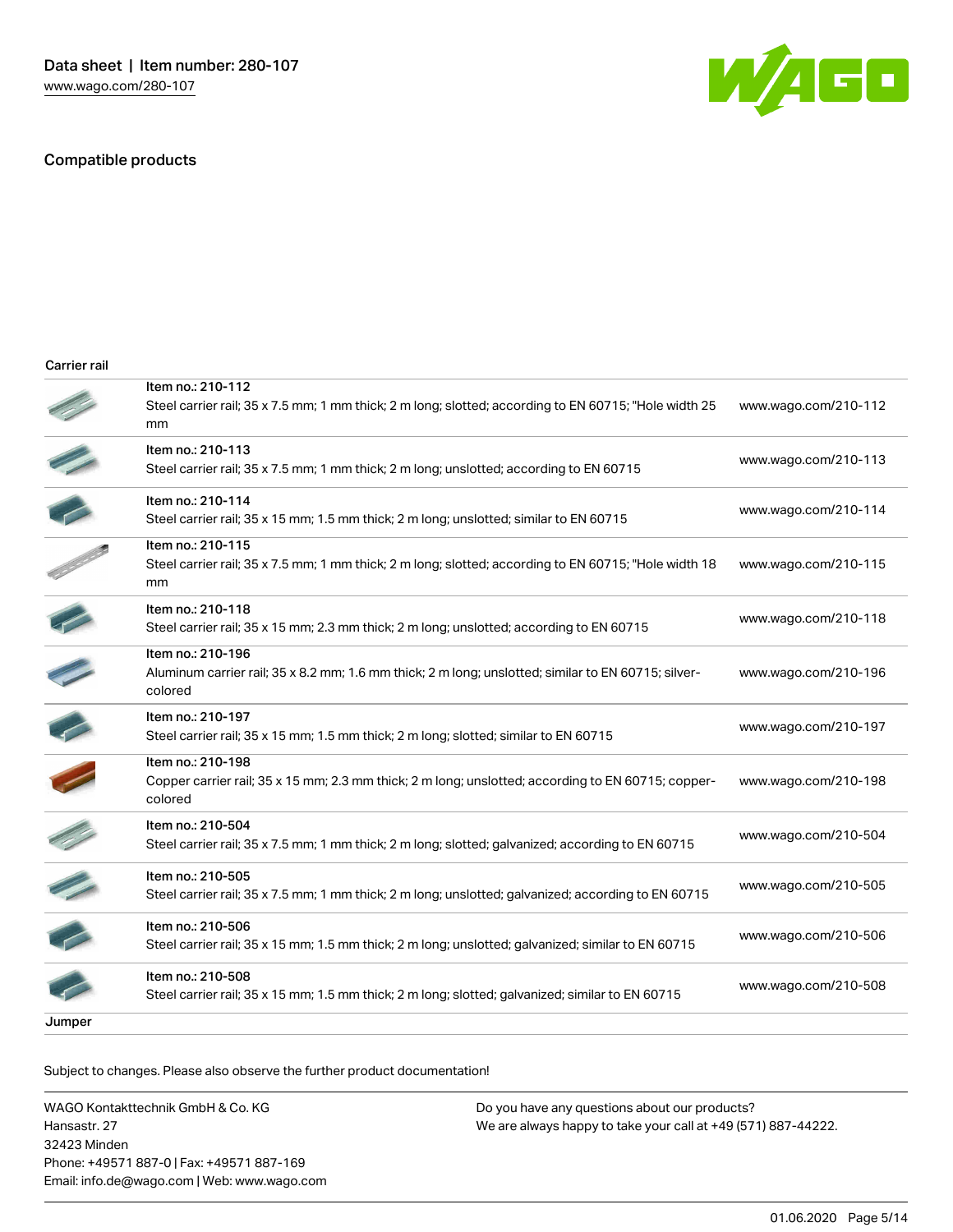

|              | Item no.: 210-103<br>Wire commoning chain; insulated; 50 connections; black                                                | www.wago.com/210-103 |
|--------------|----------------------------------------------------------------------------------------------------------------------------|----------------------|
|              | Item no.: 210-123<br>Wire commoning chain; insulated; 50 connections                                                       | www.wago.com/210-123 |
|              | Item no.: 249-123<br>Push-in type wire jumper; insulated; wire length 180 mm; Conductor cross section 0.75 mm <sup>2</sup> | www.wago.com/249-123 |
|              | Item no.: 249-125<br>Push-in type wire jumper; insulated; wire length 60 mm; Conductor cross section 0.75 mm <sup>2</sup>  | www.wago.com/249-125 |
|              | Item no.: 249-126<br>Push-in type wire jumper; insulated; wire length 110 mm; Conductor cross section 0.75 mm <sup>2</sup> | www.wago.com/249-126 |
|              | Item no.: 249-127<br>Push-in type wire jumper; insulated; wire length 250 mm; Conductor cross section 0.75 mm <sup>2</sup> | www.wago.com/249-127 |
| $\mathbf{G}$ | Item no.: 280-402<br>Adjacent jumper; insulated; IN = IN terminal block; gray                                              | www.wago.com/280-402 |
|              | Item no.: 280-409<br>Alternate jumper; insulated; IN = IN terminal block; gray                                             | www.wago.com/280-409 |
|              | Item no.: 280-422<br>Adjacent jumper; insulated; IN = IN terminal block; yellow-green                                      | www.wago.com/280-422 |
|              | Item no.: 709-110<br>Wire commoning chain; insulated; 4 connections; 3 x 110 mm; black                                     | www.wago.com/709-110 |
|              | Item no.: 709-111<br>Wire commoning chain; insulated; 3 connections; 2 x 120 mm; black                                     | www.wago.com/709-111 |
|              | Item no.: 709-112<br>Wire commoning chain; insulated; 3 connections; 2 x 170 mm; black                                     | www.wago.com/709-112 |
|              | Item no.: 780-452<br>Staggered jumper; insulated; from 1 to 2; Spacing: 5 mm; suitable for 2-conductor female plugs; gray  | www.wago.com/780-452 |
|              | Item no.: 780-453<br>Staggered jumper; insulated; from 1 to 3; Spacing: 5 mm; suitable for 2-conductor female plugs; gray  | www.wago.com/780-453 |
|              | Item no.: 780-454<br>Staggered jumper; insulated; from 1 to 4; Spacing: 5 mm; suitable for 2-conductor female plugs; gray  | www.wago.com/780-454 |
|              | Item no.: 780-455<br>Staggered jumper; insulated; from 1 to 5; Spacing: 5 mm; suitable for 2-conductor female plugs; gray  | www.wago.com/780-455 |
|              | Item no.: 780-456<br>Staggered jumper; insulated; from 1 to 6; Spacing: 5 mm; suitable for 2-conductor female plugs; gray  | www.wago.com/780-456 |
|              | Item no.: 780-457<br>Staggered jumper; insulated; from 1 to 7; Spacing: 5 mm; suitable for 2-conductor female plugs; gray  | www.wago.com/780-457 |

Subject to changes. Please also observe the further product documentation!

WAGO Kontakttechnik GmbH & Co. KG Hansastr. 27 32423 Minden Phone: +49571 887-0 | Fax: +49571 887-169 Email: info.de@wago.com | Web: www.wago.com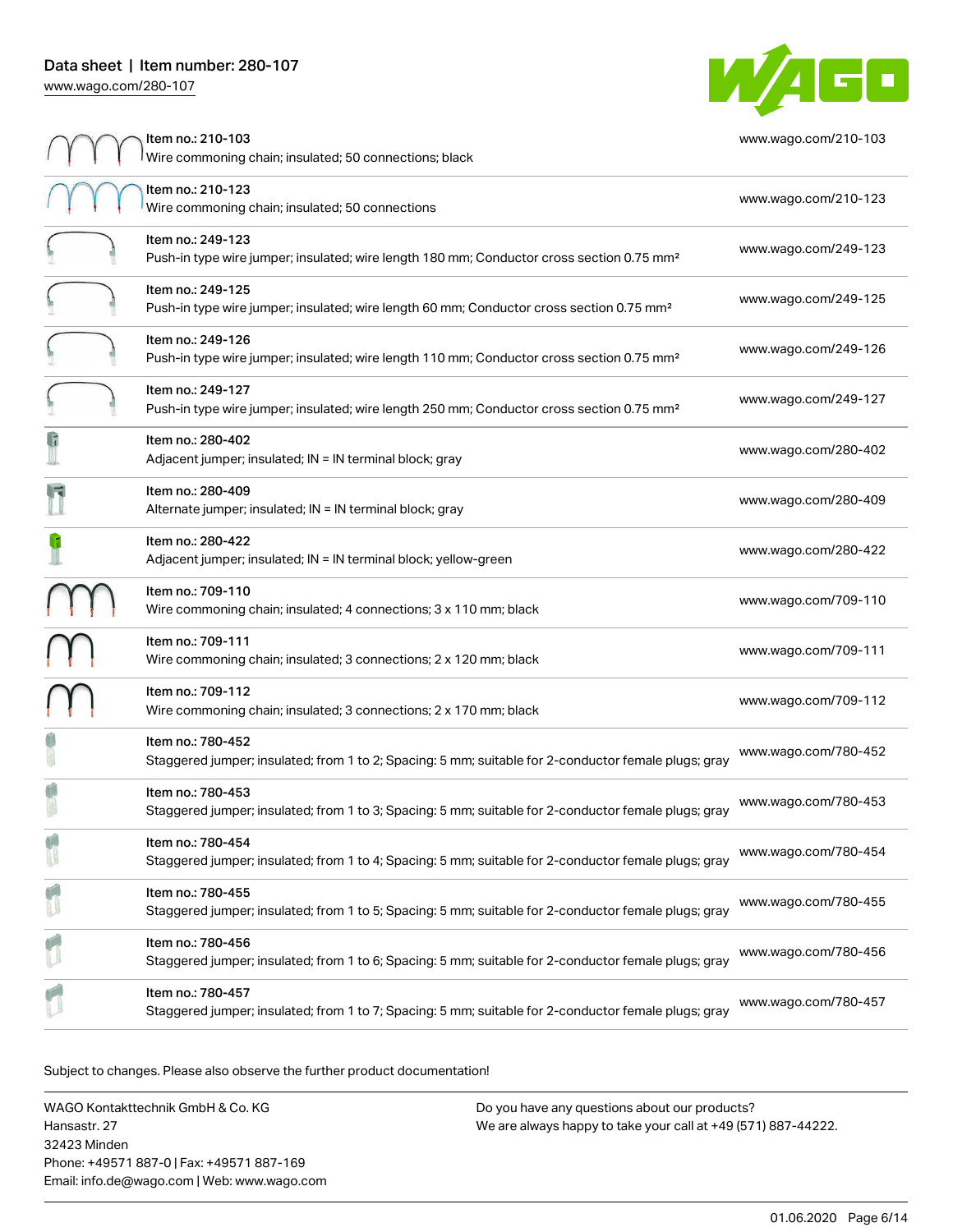[www.wago.com/280-107](http://www.wago.com/280-107)



|                       | Item no.: 780-458                                                                                                | www.wago.com/780-458  |
|-----------------------|------------------------------------------------------------------------------------------------------------------|-----------------------|
|                       | Staggered jumper; insulated; from 1 to 8; Spacing: 5 mm; suitable for 2-conductor female plugs; gray             |                       |
| Marking accessories   |                                                                                                                  |                       |
| $\boldsymbol{\theta}$ | Item no.: 2009-115                                                                                               | www.wago.com/2009-115 |
|                       | WMB-Inline; for Smart Printer; 1500 pieces on roll; stretchable 5 - 5.2 mm; plain; snap-on type; white           |                       |
| $\boldsymbol{\theta}$ | Item no.: 2009-115/000-002                                                                                       | www.wago.com/2009-115 |
|                       | WMB-Inline; for Smart Printer; 1500 pieces on roll; stretchable 5 - 5.2 mm; plain; snap-on type; yellow /000-002 |                       |
| $\boldsymbol{\theta}$ | Item no.: 2009-115/000-006                                                                                       | www.wago.com/2009-115 |
|                       | WMB-Inline; for Smart Printer; 1500 pieces on roll; stretchable 5 - 5.2 mm; plain; snap-on type; blue            | /000-006              |
| $\circledast$         | Item no.: 2009-115/000-007                                                                                       | www.wago.com/2009-115 |
|                       | WMB-Inline; for Smart Printer; 1500 pieces on roll; stretchable 5 - 5.2 mm; plain; snap-on type; gray            | /000-007              |
| $\boldsymbol{\theta}$ | Item no.: 2009-115/000-012                                                                                       | www.wago.com/2009-115 |
|                       | WMB-Inline; for Smart Printer; 1500 pieces on roll; stretchable 5 - 5.2 mm; plain; snap-on type; orange /000-012 |                       |
|                       | Item no.: 2009-115/000-017                                                                                       | www.wago.com/2009-115 |
|                       | WMB-Inline; for Smart Printer; 1500 pieces on roll; stretchable 5 - 5.2 mm; plain; snap-on type; light<br>green  | /000-017              |
|                       | Item no.: 2009-115/000-023                                                                                       | www.wago.com/2009-115 |
|                       | WMB-Inline; for Smart Printer; 1500 pieces on roll; stretchable 5 - 5.2 mm; plain; snap-on type; green           | /000-023              |
|                       | Item no.: 2009-115/000-024                                                                                       | www.wago.com/2009-115 |
|                       | WMB-Inline; for Smart Printer; 1500 pieces on roll; stretchable 5 - 5.2 mm; plain; snap-on type; violet          | /000-024              |
|                       | Item no.: 209-140                                                                                                | www.wago.com/209-140  |
|                       | Group marker carrier; gray                                                                                       |                       |
|                       | Item no.: 209-141                                                                                                | www.wago.com/209-141  |
|                       | Group marker carrier; gray                                                                                       |                       |
|                       | Item no.: 209-142                                                                                                | www.wago.com/209-142  |
|                       | Group marker carrier; gray                                                                                       |                       |
|                       | Item no.: 249-105                                                                                                | www.wago.com/249-105  |
|                       | Group marker carrier; gray                                                                                       |                       |
|                       | Item no.: 793-501                                                                                                | www.wago.com/793-501  |
|                       | WMB marking card; as card; not stretchable; plain; snap-on type; white                                           |                       |
|                       | Item no.: 793-501/000-002                                                                                        | www.wago.com/793-501  |
|                       | WMB marking card; as card; not stretchable; plain; snap-on type; yellow                                          | /000-002              |

Subject to changes. Please also observe the further product documentation!

WAGO Kontakttechnik GmbH & Co. KG Hansastr. 27 32423 Minden Phone: +49571 887-0 | Fax: +49571 887-169 Email: info.de@wago.com | Web: www.wago.com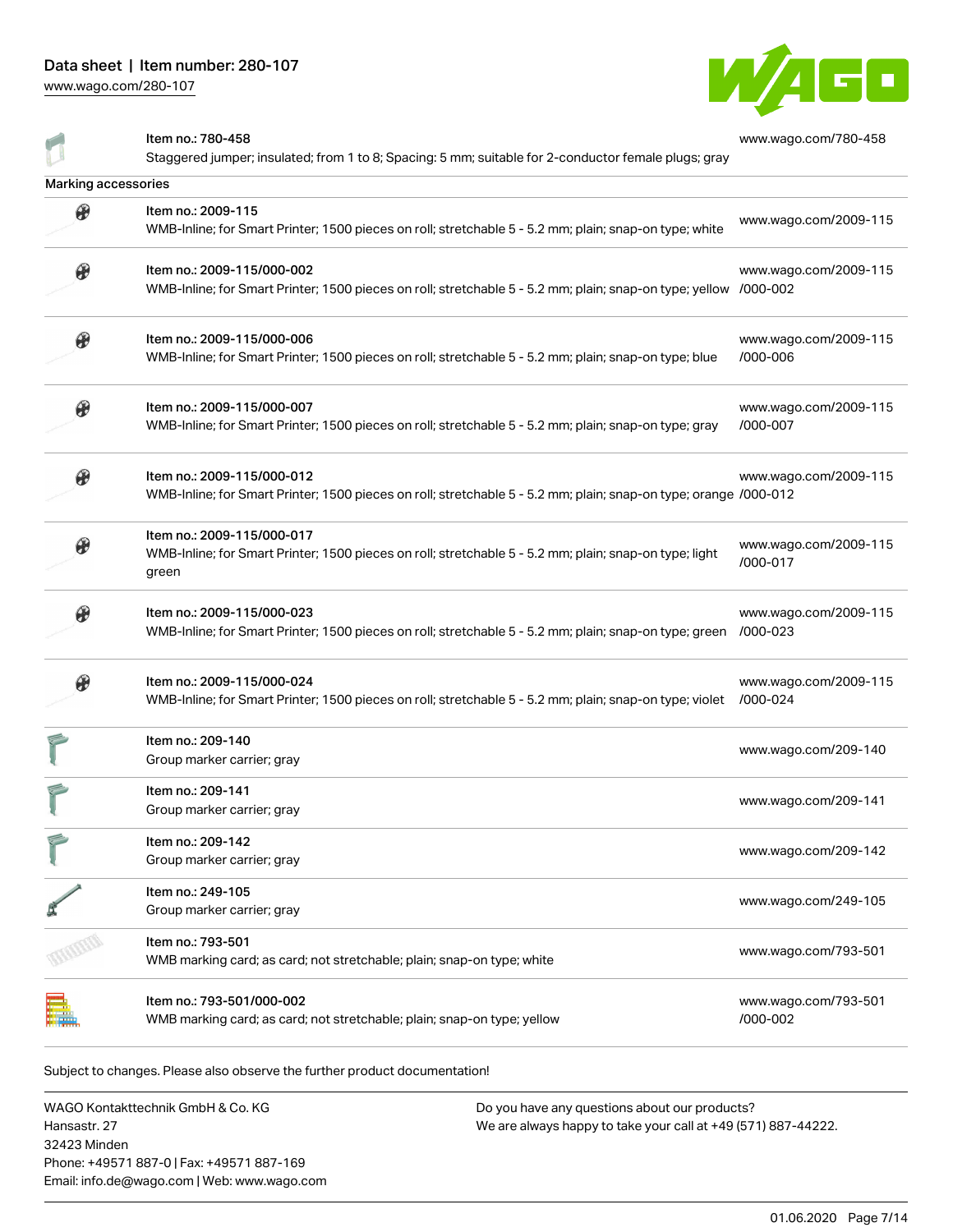

| Item no.: 793-501/000-005<br>WMB marking card; as card; not stretchable; plain; snap-on type; red                                                                   | www.wago.com/793-501<br>/000-005  |
|---------------------------------------------------------------------------------------------------------------------------------------------------------------------|-----------------------------------|
| Item no.: 793-501/000-006<br>WMB marking card; as card; not stretchable; plain; snap-on type; blue                                                                  | www.wago.com/793-501<br>/000-006  |
| Item no.: 793-501/000-007<br>WMB marking card; as card; not stretchable; plain; snap-on type; gray                                                                  | www.wago.com/793-501<br>/000-007  |
| Item no.: 793-501/000-012<br>WMB marking card; as card; not stretchable; plain; snap-on type; orange                                                                | www.wago.com/793-501<br>/000-012  |
| Item no.: 793-501/000-017<br>WMB marking card; as card; not stretchable; plain; snap-on type; light green                                                           | www.wago.com/793-501<br>/000-017  |
| Item no.: 793-501/000-023<br>WMB marking card; as card; not stretchable; plain; snap-on type; green                                                                 | www.wago.com/793-501<br>/000-023  |
| Item no.: 793-501/000-024<br>WMB marking card; as card; not stretchable; plain; snap-on type; violet                                                                | www.wago.com/793-501<br>/000-024  |
| Item no.: 793-5501<br>WMB marking card; as card; for terminal block width 5 - 17.5 mm; stretchable 5 - 5.2 mm; plain; snap- www.wago.com/793-5501<br>on type; white |                                   |
| Item no.: 793-5501/000-002<br>WMB marking card; as card; for terminal block width 5 - 17.5 mm; stretchable 5 - 5.2 mm; plain; snap-<br>on type; yellow              | www.wago.com/793-5501<br>/000-002 |
| ltem no.: 793-5501/000-005<br>WMB marking card; as card; for terminal block width 5 - 17.5 mm; stretchable 5 - 5.2 mm; plain; snap-<br>on type; red                 | www.wago.com/793-5501<br>/000-005 |
| ltem no.: 793-5501/000-006<br>WMB marking card; as card; for terminal block width 5 - 17.5 mm; stretchable 5 - 5.2 mm; plain; snap-<br>on type; blue                | www.wago.com/793-5501<br>/000-006 |
| Item no.: 793-5501/000-007<br>WMB marking card; as card; for terminal block width 5 - 17.5 mm; stretchable 5 - 5.2 mm; plain; snap-<br>on type; gray                | www.wago.com/793-5501<br>/000-007 |
| Item no.: 793-5501/000-012<br>WMB marking card; as card; for terminal block width 5 - 17.5 mm; stretchable 5 - 5.2 mm; plain; snap-<br>on type; orange              | www.wago.com/793-5501<br>/000-012 |
|                                                                                                                                                                     |                                   |

#### Item no.: 793-5501/000-017

Subject to changes. Please also observe the further product documentation!

WAGO Kontakttechnik GmbH & Co. KG Hansastr. 27 32423 Minden Phone: +49571 887-0 | Fax: +49571 887-169 Email: info.de@wago.com | Web: www.wago.com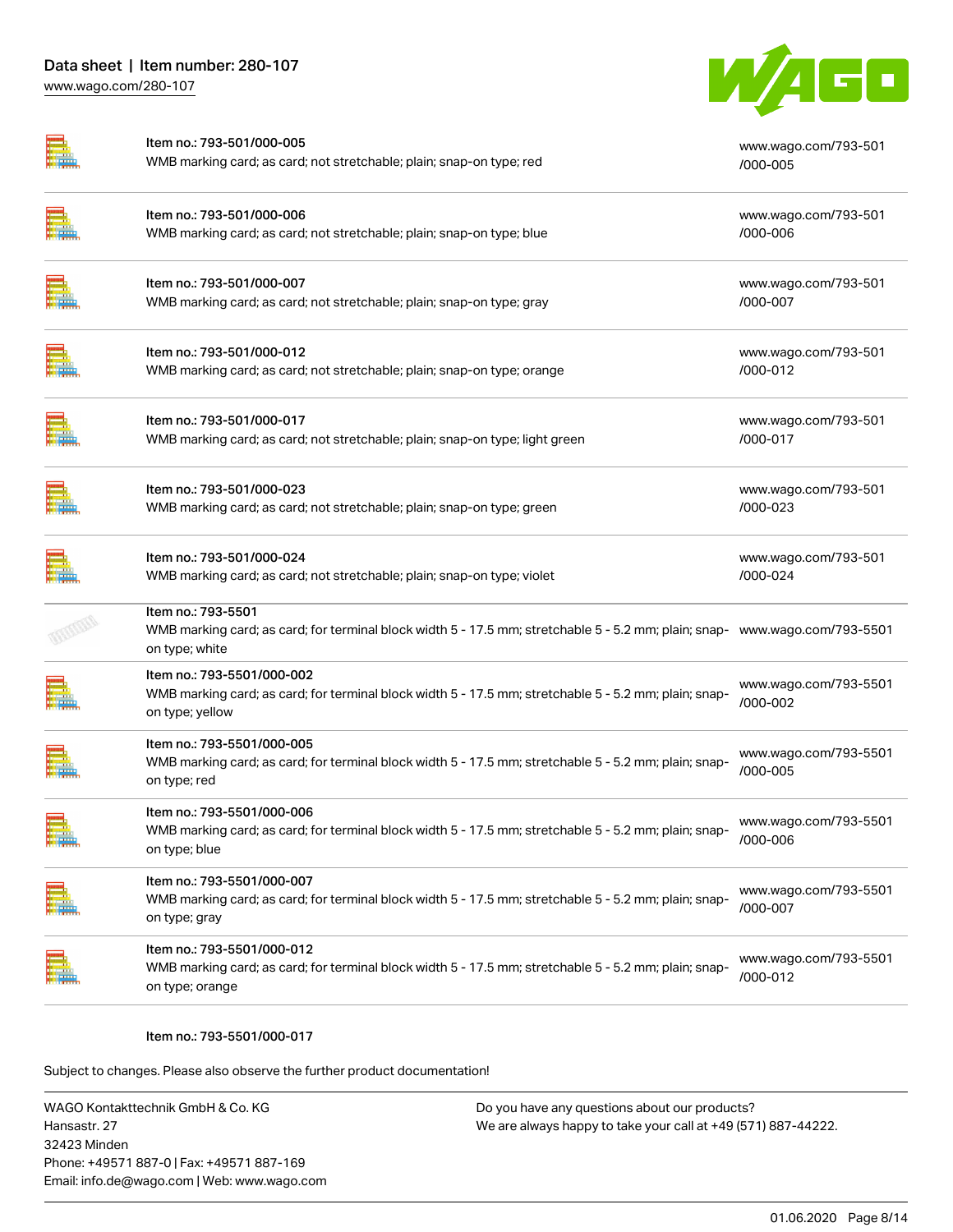

|                                  | WMB marking card; as card; for terminal block width 5 - 17.5 mm; stretchable 5 - 5.2 mm; plain; snap-<br>on type; green                                     | www.wago.com/793-5501<br>/000-017 |
|----------------------------------|-------------------------------------------------------------------------------------------------------------------------------------------------------------|-----------------------------------|
|                                  | Item no.: 793-5501/000-023<br>WMB marking card; as card; for terminal block width 5 - 17.5 mm; stretchable 5 - 5.2 mm; plain; snap-<br>on type; light green | www.wago.com/793-5501<br>/000-023 |
|                                  | Item no.: 793-5501/000-024<br>WMB marking card; as card; for terminal block width 5 - 17.5 mm; stretchable 5 - 5.2 mm; plain; snap-<br>on type; violet      | www.wago.com/793-5501<br>/000-024 |
| tools                            |                                                                                                                                                             |                                   |
|                                  | Item no.: 210-657<br>Operating tool; Blade: 3.5 x 0.5 mm; with a partially insulated shaft; short                                                           | www.wago.com/210-657              |
|                                  | Item no.: 210-658<br>Operating tool; Blade: 3.5 x 0.5 mm; with a partially insulated shaft; angled; short                                                   | www.wago.com/210-658              |
|                                  | Item no.: 210-720<br>Operating tool; Blade: 3.5 x 0.5 mm; with a partially insulated shaft                                                                  | www.wago.com/210-720              |
| General accessories              |                                                                                                                                                             |                                   |
|                                  | Item no.: 281-407<br>Test plug; 6 mm wide; Nominal current 24 A; for 0.08 mm <sup>2</sup> - 2.5 mm <sup>2</sup> ; 2,50 mm <sup>2</sup> ; gray               | www.wago.com/281-407              |
| <b>Protective Warning Marker</b> |                                                                                                                                                             |                                   |
|                                  | Item no.: 280-405<br>Protective warning marker; with high-voltage symbol, black; for 5 terminal blocks; yellow                                              | www.wago.com/280-405              |
| assembling                       |                                                                                                                                                             |                                   |
|                                  | Item no.: 209-106<br>Mounting carrier; for isolated mounting on DIN 35 rails; gray                                                                          | www.wago.com/209-106              |
|                                  | Item no.: 210-148<br>Angled support bracket; without screw                                                                                                  | www.wago.com/210-148              |
|                                  | Item no.: 709-153<br>Cover; Type 1; suitable for cover carrier, type 1; 1 m long; transparent                                                               | www.wago.com/709-153              |
| ferrule                          |                                                                                                                                                             |                                   |
|                                  | Item no.: 216-101<br>Ferrule; Sleeve for 0.5 mm <sup>2</sup> / AWG 22; uninsulated; electro-tin plated                                                      | www.wago.com/216-101              |
|                                  | Item no.: 216-102<br>Ferrule; Sleeve for 0.75 mm <sup>2</sup> / AWG 20; uninsulated; electro-tin plated                                                     | www.wago.com/216-102              |
|                                  | Item no.: 216-103<br>Ferrule; Sleeve for 1 mm <sup>2</sup> / AWG 18; uninsulated; electro-tin plated                                                        | www.wago.com/216-103              |
|                                  | Item no.: 216-104<br>Ferrule; Sleeve for 1.5 mm <sup>2</sup> / AWG 16; uninsulated; electro-tin plated                                                      | www.wago.com/216-104              |
|                                  | Subject to changes. Please also observe the further product documentation!                                                                                  |                                   |
|                                  | MAGO Kontakttachnik GmhH & Co KG<br>Do you have any questions about our products?                                                                           |                                   |

WAGO Kontakttechnik GmbH & Co. KG Hansastr. 27 32423 Minden Phone: +49571 887-0 | Fax: +49571 887-169 Email: info.de@wago.com | Web: www.wago.com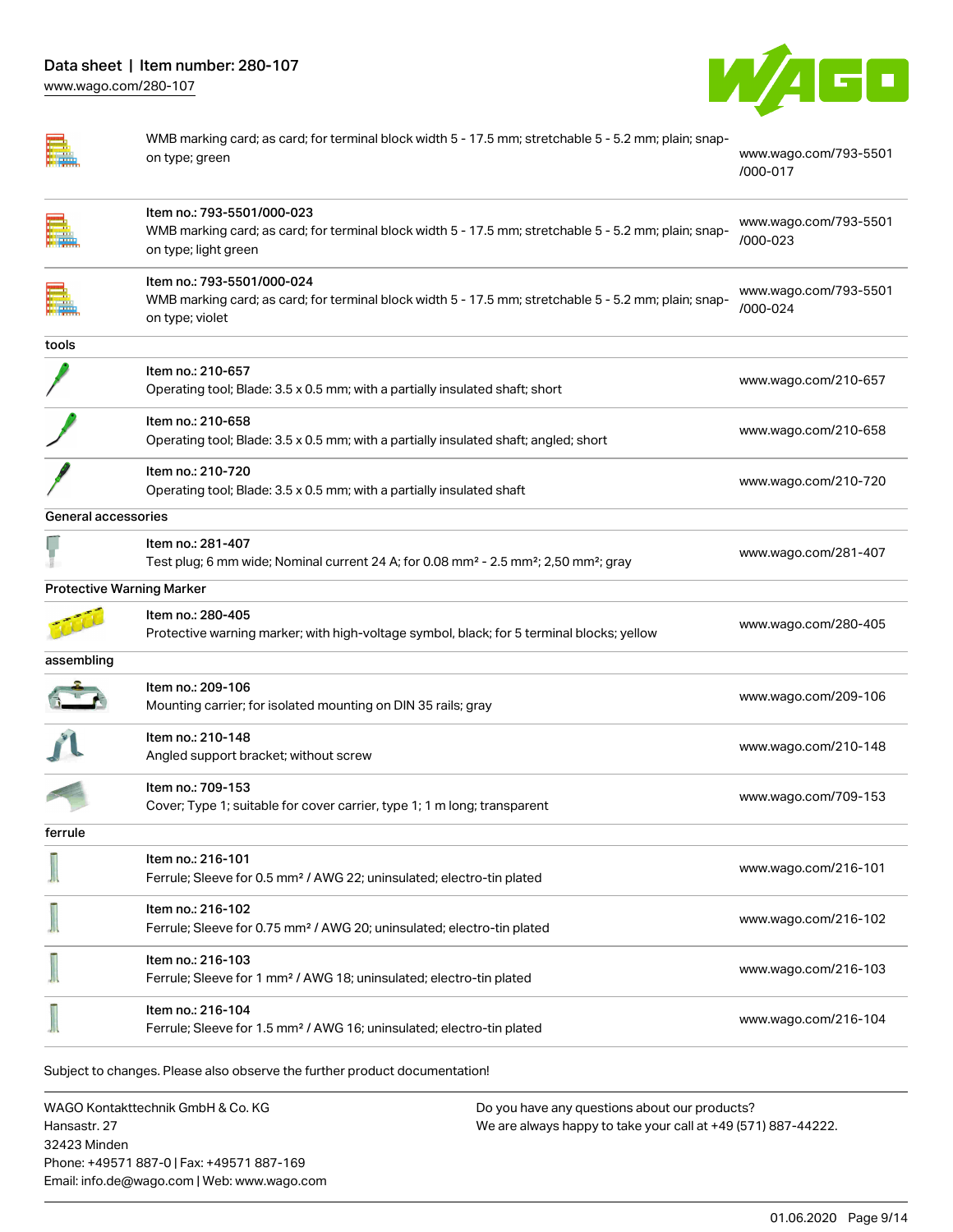

|           | Item no.: 216-201<br>Ferrule; Sleeve for 0.5 mm <sup>2</sup> / 20 AWG; insulated; electro-tin plated; white                                            | www.wago.com/216-201 |
|-----------|--------------------------------------------------------------------------------------------------------------------------------------------------------|----------------------|
|           | Item no.: 216-202<br>Ferrule; Sleeve for 0.75 mm <sup>2</sup> / 18 AWG; insulated; electro-tin plated; gray                                            | www.wago.com/216-202 |
|           | Item no.: 216-203<br>Ferrule; Sleeve for 1 mm <sup>2</sup> / AWG 18; insulated; electro-tin plated; red                                                | www.wago.com/216-203 |
|           | Item no.: 216-204<br>Ferrule; Sleeve for 1.5 mm <sup>2</sup> / AWG 16; insulated; electro-tin plated; black                                            | www.wago.com/216-204 |
|           | Item no.: 216-301<br>Ferrule; Sleeve for 0.25 mm <sup>2</sup> / AWG 24; insulated; electro-tin plated; yellow                                          | www.wago.com/216-301 |
|           | Item no.: 216-302<br>Ferrule; Sleeve for 0.34 mm <sup>2</sup> / 22 AWG; insulated; electro-tin plated; green                                           | www.wago.com/216-302 |
| End plate |                                                                                                                                                        |                      |
|           | Item no.: 280-322<br>Separator plate; 2 mm thick; oversized; orange                                                                                    | www.wago.com/280-322 |
|           | Item no.: 280-332<br>Separator plate; 2 mm thick; oversized; gray                                                                                      | www.wago.com/280-332 |
| check     |                                                                                                                                                        |                      |
|           | Item no.: 209-170<br>Test plug adapter; 8.3 mm wide; for 4 mm Ø test plugs; suitable for 1.5 mm <sup>2</sup> - 10 mm <sup>2</sup> tbs; gray            | www.wago.com/209-170 |
|           | Item no.: 280-404<br>Test plug adapter; 5 mm wide; for test plug 210-137 (2.3 mm Ø); suitable for 1.5 mm <sup>2</sup> - 4 mm <sup>2</sup> tbs;<br>gray | www.wago.com/280-404 |
|           |                                                                                                                                                        |                      |

# **Downloads** Documentation

#### Bid Text

| 280-107<br>GAEB X81 - Datei                             | Feb 19, 2019 | xml<br>3.2 <sub>kB</sub> | Download |
|---------------------------------------------------------|--------------|--------------------------|----------|
| 280-107<br>doc - Datei                                  | May 31, 2017 | doc<br>24.6 kB           | Download |
| <b>Additional Information</b><br>Technical explanations | Apr 3, 2019  | pdf<br>2.1 MB            | Download |

# CAD/CAE-Data

Subject to changes. Please also observe the further product documentation!

WAGO Kontakttechnik GmbH & Co. KG Hansastr. 27 32423 Minden Phone: +49571 887-0 | Fax: +49571 887-169 Email: info.de@wago.com | Web: www.wago.com Do you have any questions about our products? We are always happy to take your call at +49 (571) 887-44222.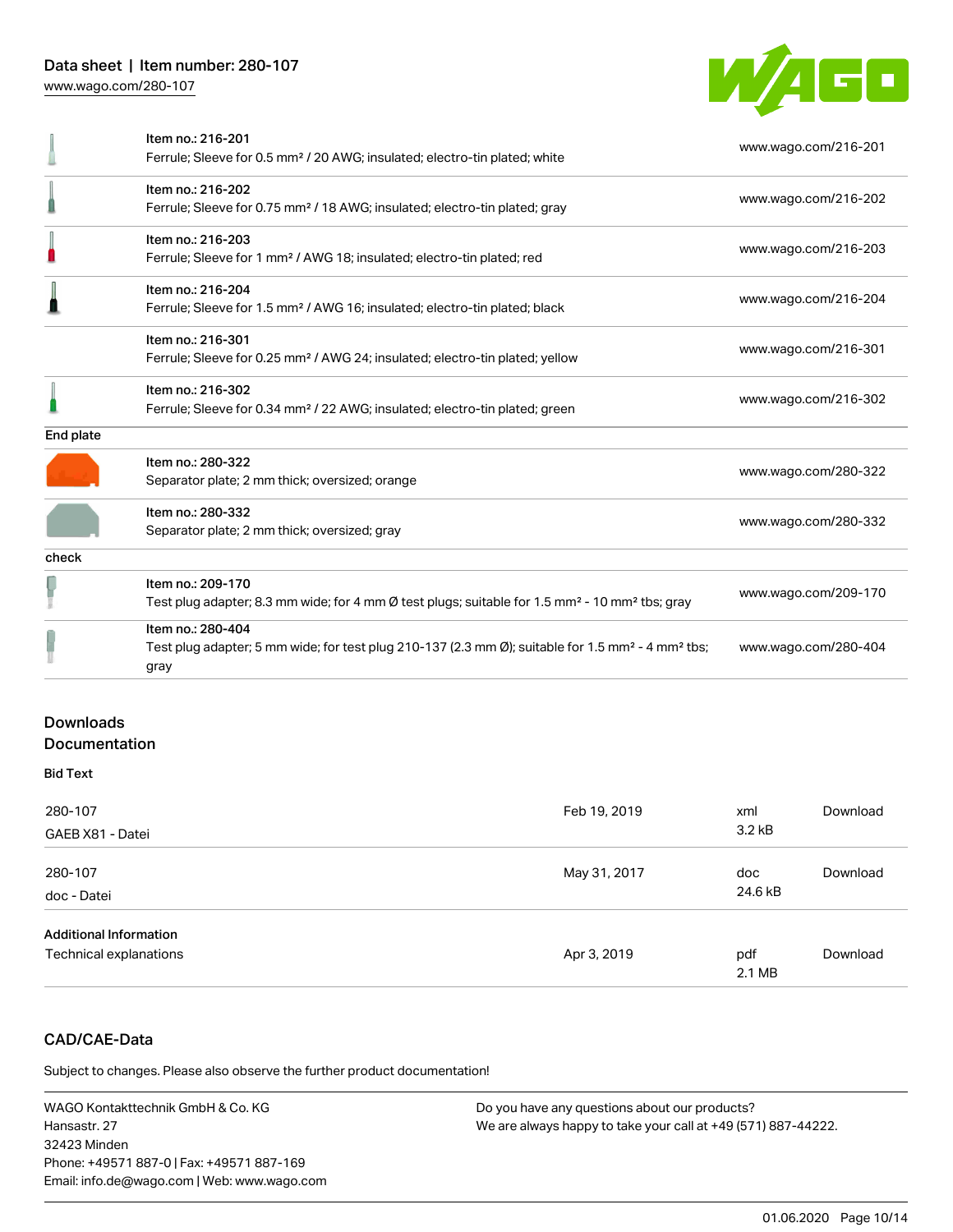

| 2D/3D Models 280-107      | URL | Download |
|---------------------------|-----|----------|
| <b>CAE</b> data           |     |          |
| EPLAN Data Portal 280-107 | URL | Download |
| WSCAD Universe 280-107    | URL | Download |

### Handling Instructions

CAD data





Snapping a terminal block onto the carrier rail.

Ground conductor terminal blocks snap onto the rail in the same way as through terminal blocks, but automatically make a direct electrical connection to the rail. After mounting, sliding the blocks on the rail is not possible.

Removing a terminal block from the carrier rail.

When mounting on the rail, ensure that open sides of terminal blocks face in the same direction.

Both mounting feet and removal slots are on the same side for all terminal blocks, making it possible to visually ensure blocks are facing in same direction.

Subject to changes. Please also observe the further product documentation!

WAGO Kontakttechnik GmbH & Co. KG Hansastr. 27 32423 Minden Phone: +49571 887-0 | Fax: +49571 887-169 Email: info.de@wago.com | Web: www.wago.com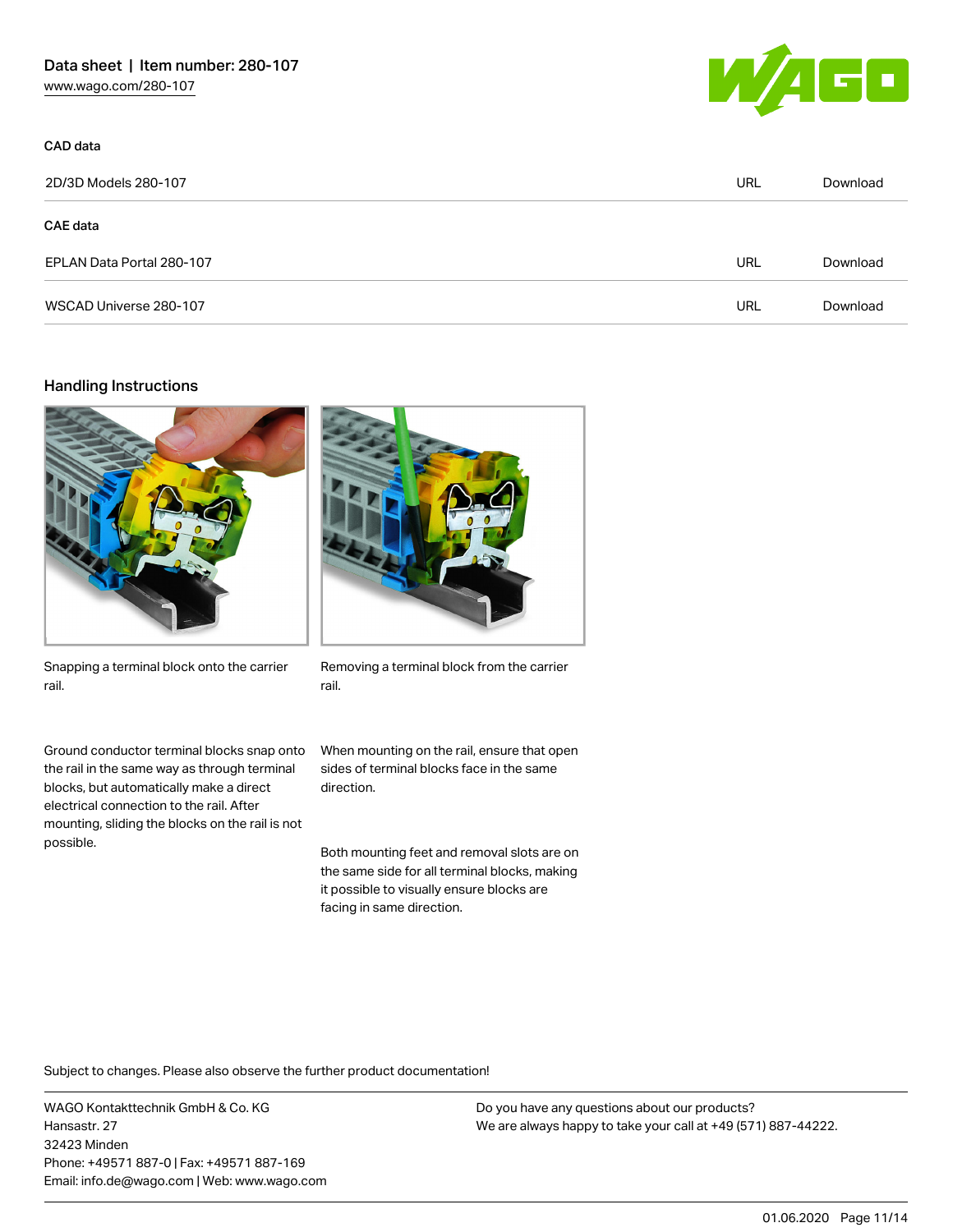Data sheet | Item number: 280-107 [www.wago.com/280-107](http://www.wago.com/280-107)





CAGE CLAMP® connection

Inserting a conductor.

With ferruled conductors, it is necessary to use a terminal block one size larger than the conductor's nominal cross-section.

Subject to changes. Please also observe the further product documentation!

WAGO Kontakttechnik GmbH & Co. KG Hansastr. 27 32423 Minden Phone: +49571 887-0 | Fax: +49571 887-169 Email: info.de@wago.com | Web: www.wago.com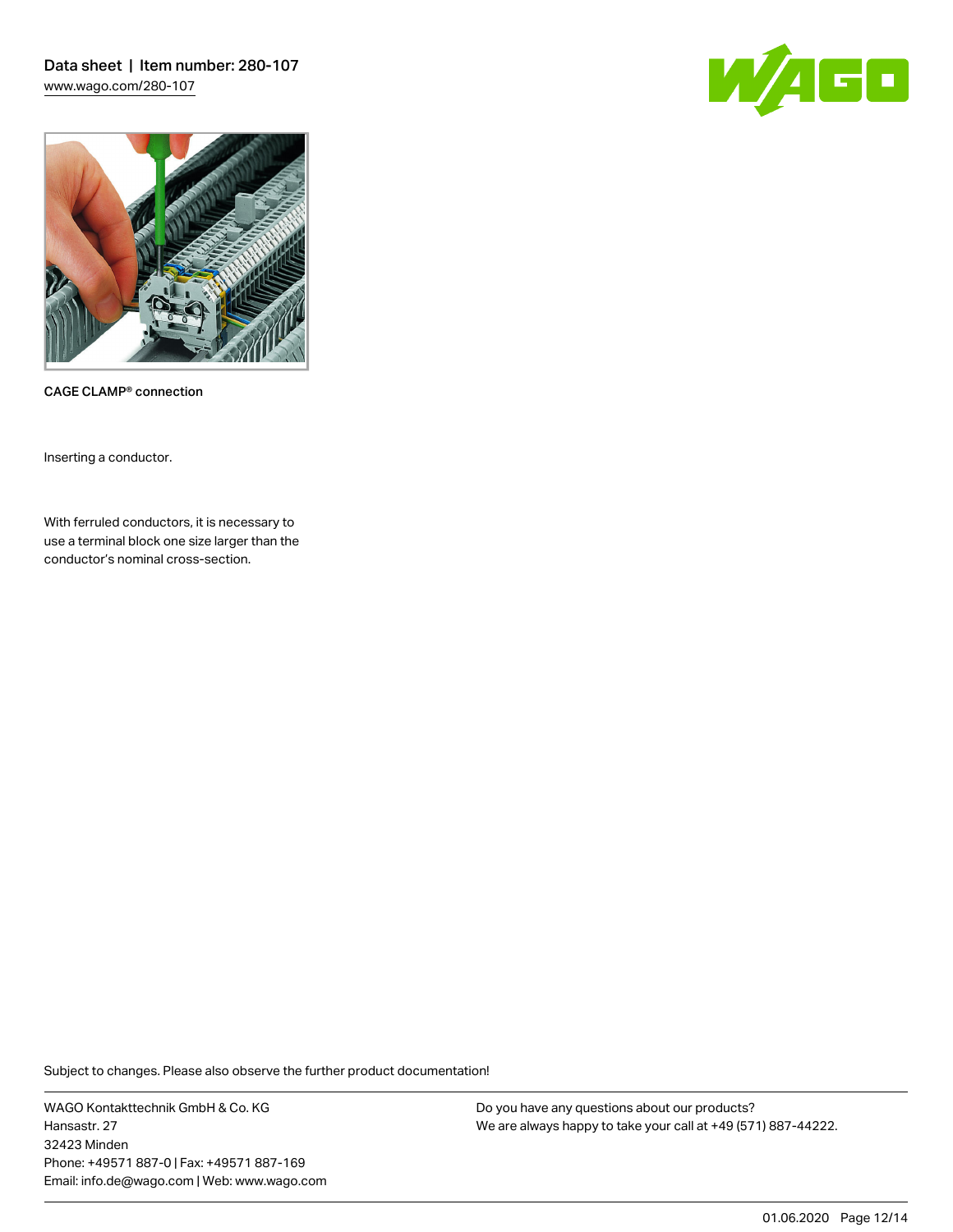Data sheet | Item number: 280-107 [www.wago.com/280-107](http://www.wago.com/280-107)





Push jumper down until fully inserted.

Commoning ground conductor terminal blocks with through terminal blocks is possible in one direction only (via rear side of terminal block) using adjacent jumpers. WAGO recommends using yellow-green adjacent jumpers in addition to the required marking of these blocks.



When operating the handles beyond the locked position, the ratchet allows the tool to open and be removed from the terminal block.

Subject to changes. Please also observe the further product documentation!

WAGO Kontakttechnik GmbH & Co. KG Hansastr. 27 32423 Minden Phone: +49571 887-0 | Fax: +49571 887-169 Email: info.de@wago.com | Web: www.wago.com